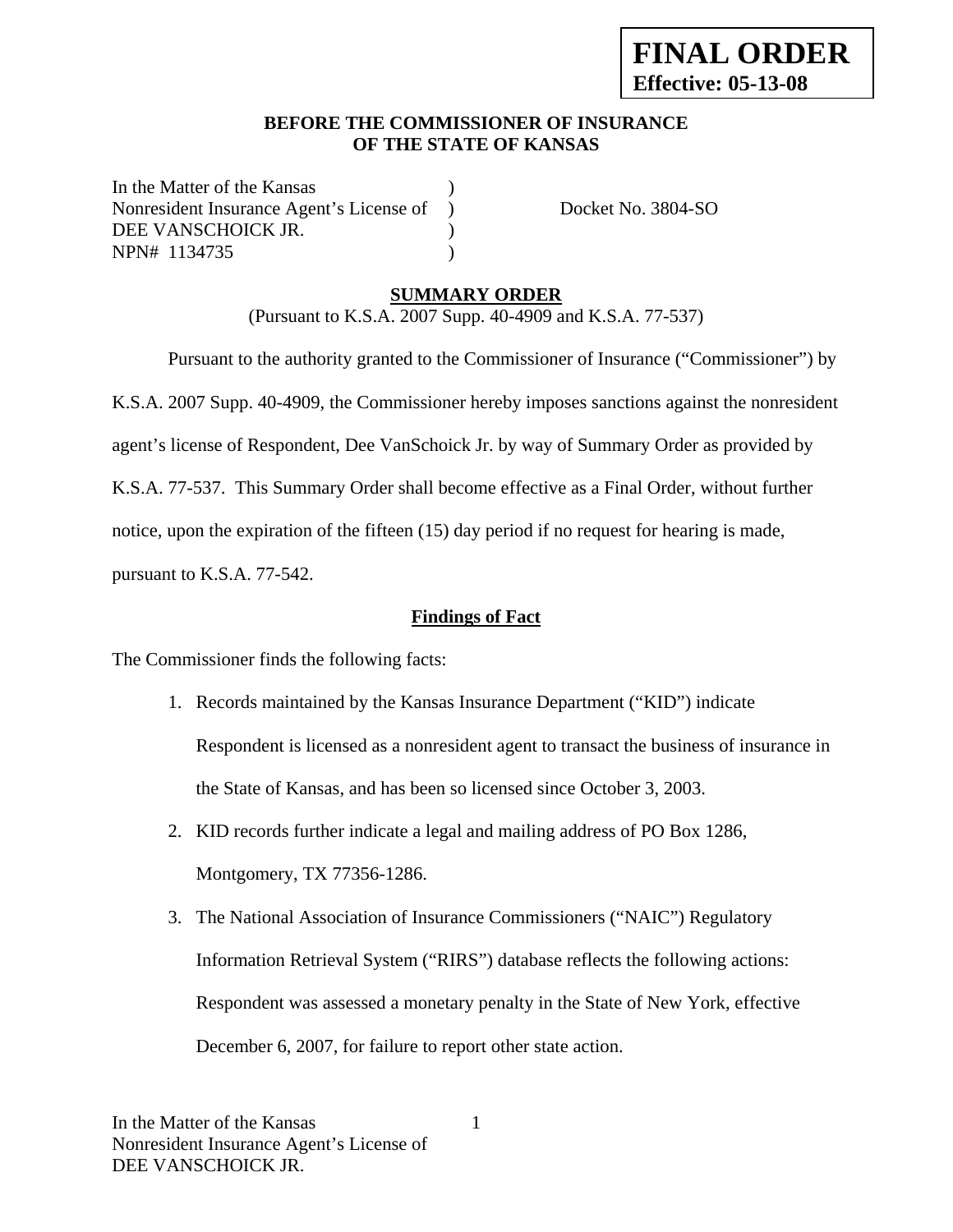- 4. Respondent failed to notify KID of the action within 30 days.
- 5. On March 21, 2008 a letter was sent to Respondent requesting information regarding the administrative action taken by the State of New York.
- 6. On March 26, 2008, Respondent provided information regarding

administrative actions taken by the States of New York, Texas and Mississippi.

## **Applicable Law**

- 7. K.S.A. 2007 Supp. 40-4909 states, in pertinent part:
	- (a) The commissioner may deny, suspend, revoke, or refuse renewal of any license issued under this act if the commissioner finds that the applicant or license holder has:
		- (2) Violated
			- (A) any provision of chapter 40 of the Kansas Statues Annotated, and amendments thereto, or any rule and regulation promulgated thereunder;
			- (C) any insurance law or regulation of another state;
	- (b) In addition, the commissioner may suspend, revoke or refuse renewal of any license issued under this act if the commissioner finds that the interests of the insurer or the insurable interests of the public are not properly served under such license.
	- (h) in lieu of taking any action under subsection (a), the commissioner may:

(2) issue an order imposing an administrative penalty up to a maxium of \$500 for each violation . . . unless such person knew or should have known that the violative act could give rise to disciplinary action under subsection (a). If such person knew or reasonably should have known the violative act could give rise to any disciplinary proceeding . . . the commissioner may impose a penalty up to a maximum of \$1000 for each violation . . . .

8. KA.R. 40-7-9 states, in pertinent part: Each person licensed in this state as an insurance agent shall report the following to the commissioner of insurance within 30 days of occurrence: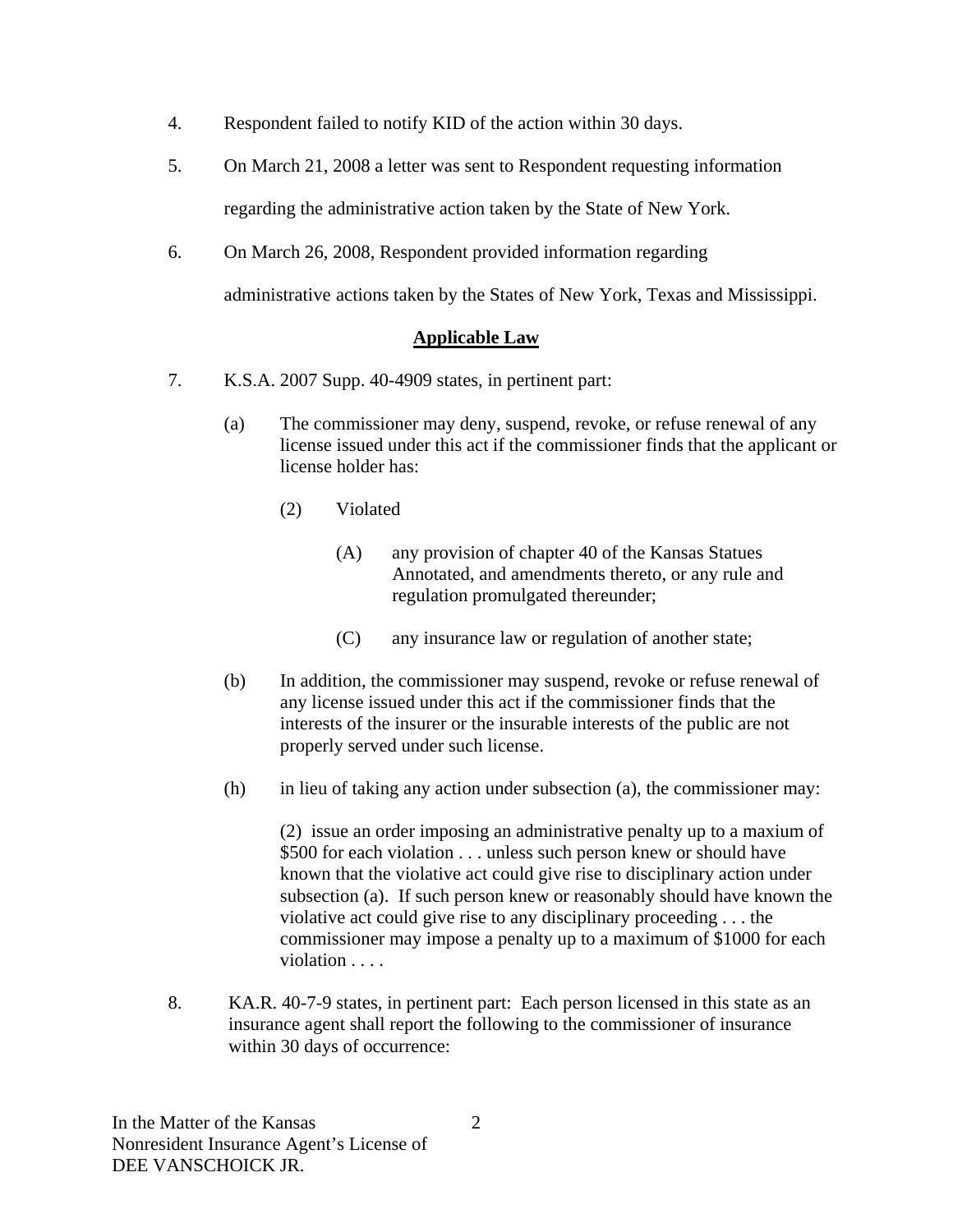(a) Each disciplinary action on the agent's license or licenses by the insurance regulatory agency of any other state or territory of the United States.

### **Conclusions of Law**

- 9. The Commissioner has jurisdiction over Respondent as well as the subject matter of this proceeding, and such proceeding is held in the public interest.
- 10. The Commissioner finds that Mr. VanSchoick's Kansas license may be revoked because Mr. VanSchoick violated an insurance law or regulation in another state pursuant to K.S.A. 2007 Supp. 40-4909(a)(2)(C).
- 11. The Commissioner finds that Mr. VanSchoick violated K.S.A. 2007 Supp. 40-  $4909(a)(2)(A)$  and K.A.R. 40-7-9 by failing to notify the Kansas Insurance Department of his disciplinary action taken by the State of New York Department of Insurance on December 6, 2007 within thirty (30) days.
- 12. The Commissioner, therefore, concludes that good cause exists pursuant to K.S.A. 2007 Supp. 40-4909(a) and (h) to revoke or suspend Respondent's Kansas nonresident insurance agent's license or impose administrative penalties in lieu of revocation.
- 13. The Commissioner concludes that Respondent's insurance agent's license may be revoked for the protection of the insurable interests of the public pursuant to K.S.A. 2007 Supp. 40-4909(b).
- 14. Based on the facts and circumstances set forth herein, it appears that the use of summary proceedings in this matter is appropriate, in accordance with the provisions set forth in K.S.A. 77-537(a), in that the use of summary proceedings does not violate any provision of the law and the protection of the public interest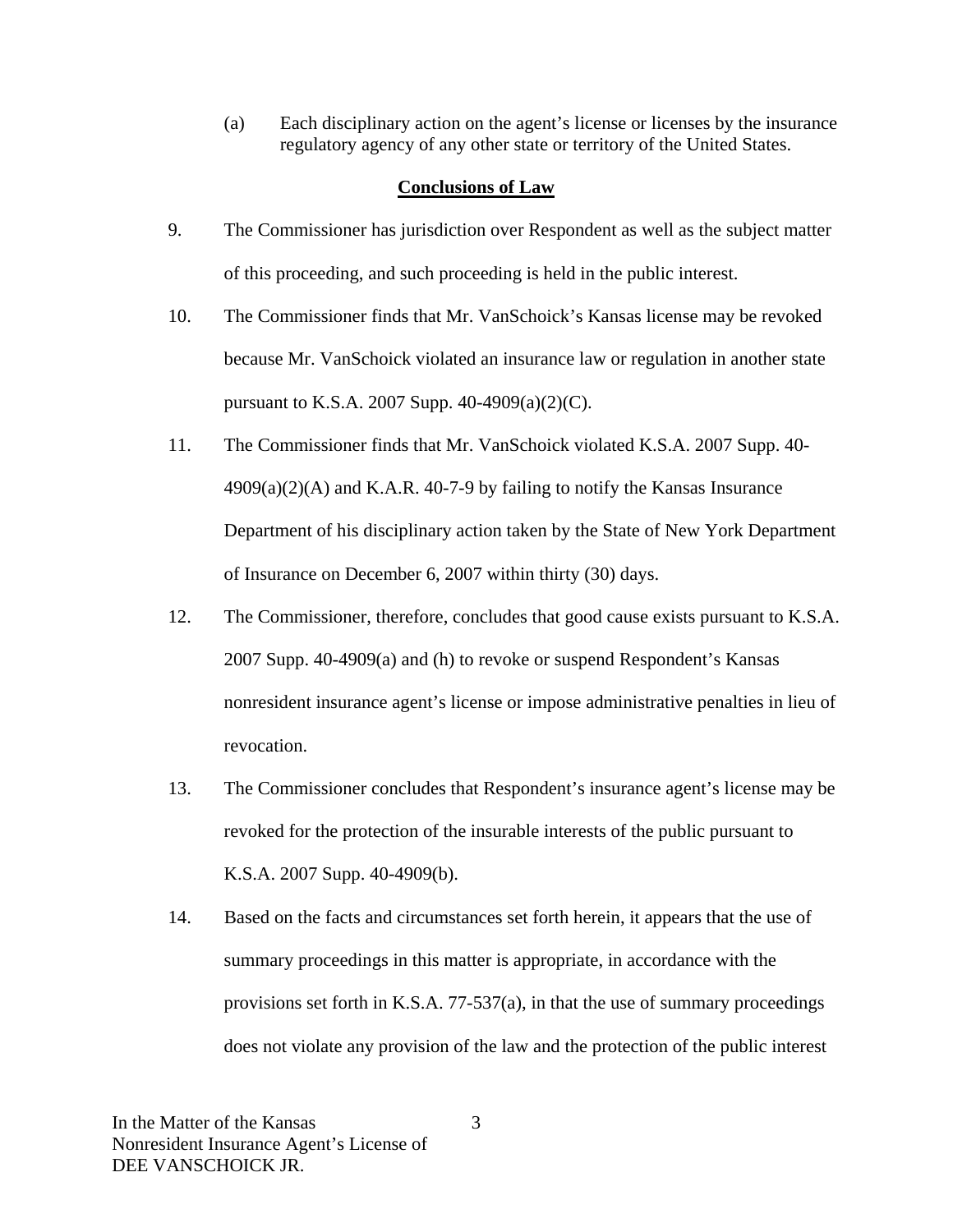does not require KID to give notice and opportunity to participate to persons other than Dee VanSchoick Jr.

## **IT IS THEREFORE ORDERED BY THE COMMISSIONER OF INSURANCE THAT:**

Respondent, Dee VanSchoick Jr. shall pay an administrative penalty of \$250.00 for failure to notify KID of another state agency's action and the Kansas nonresident insurance agent's license of Dee VanSchoick Jr. is hereby **SUSPENDED on the** 

## **effective date of this order until such time as the penalty is paid in full.**

#### **NOTICE AND OPPORTUNITY FOR HEARING**

Dee VanSchoick Jr., within fifteen (15) days of service of this Summary Order, may file with the Kansas Insurance Department a written request for hearing on this Summary Order, as provided by K.S.A. 77-542. In the event a hearing is requested, such request should be directed to:

> John W. Campbell, General Counsel Kansas Insurance Department 420 S.W.  $9^{th}$  Street Topeka, Kansas 66612

Any costs incurred as a result of conducting any administrative hearing shall be assessed against the agent/agency who is the subject of the hearing as provided by K.S.A. 40-4909(f). Costs shall include witness fees, mileage allowances, any costs associated with reproduction of documents which become part of the hearing record, and the expense of making a record of the hearing.

If a hearing is not requested, this Summary Order shall become effective as a Final Order, without further notice, upon the expiration of the fifteen (15) day period for requesting a hearing. The Final Order will constitute final agency action in the matter.